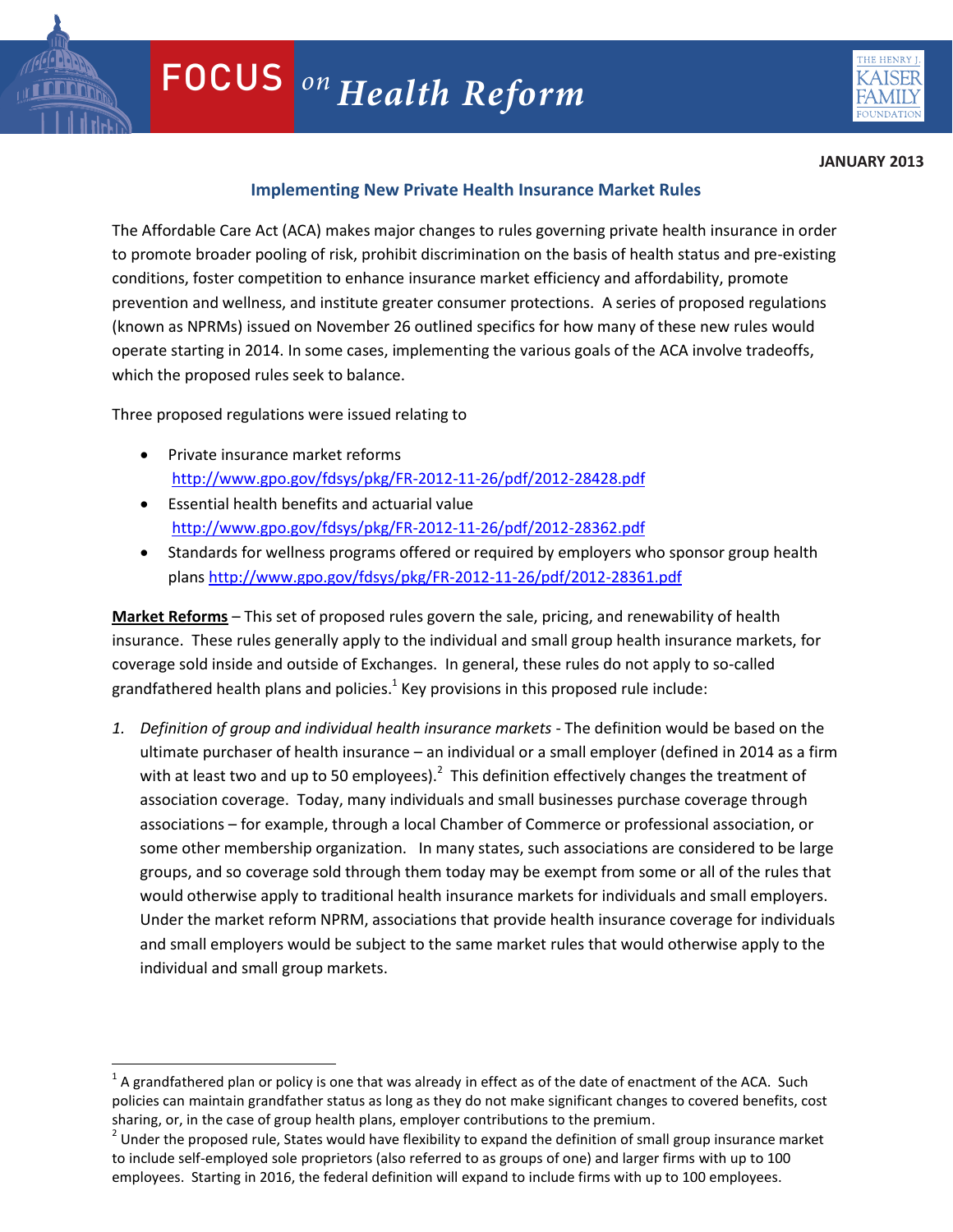- *2. Guaranteed availability and renewability* The proposed rule would require insurers to accept all applicants for all individual and small group market policies, regardless of health status, occupation, or other risk factors. Only limited exceptions to this guaranteed issue requirement would apply:
	- Open enrollment periods for individual health insurance Small group issuers would be required to guarantee issue coverage year-round; but in the individual market, issuers could restrict the sale of policies to initial and annual open enrollment periods. At other times during the year, issuers would have to permit special enrollment opportunities of at least 30 days for individuals with qualifying events (such as a change in family or dependency status or the loss of eligibility for other coverage – similar to special enrollment rules that have applied to group health plans for many years).
	- Minimum participation and contribution rates As is true under federal law today, small group issuers would be allowed to require small employer plan sponsors to contribute a minimum amount toward participants' premiums and/or to enroll a minimum proportion of eligible employees.
	- Network or financial capacity limits Plans with a geographically distinct provider network issuers could also restrict the sale of coverage to individuals or small groups who reside outside of the plan's service area. Enrollment could also be limited by plans that can demonstrate they are at the limit of their network or financial capacity to serve new members.

Also as current law requires, health insurance coverage would have to be renewable at the policyholder's discretion. Insurers would only be allowed to non-renew or discontinue coverage for nonpayment or late payment of premiums (the rule does not specify standards for late payment, such as requirements for notice or minimum grace periods), for an act of fraud by the policyholder, or for other limited reasons.

- *3. Premium rating and rate review –* The proposed rule sets several new standards that would significantly change rating practices for individual and small group health insurance.
	- Single risk pool Insurers would be required to consider as a single risk pool the claims experience of all enrollees in all of its individual market health plans in a state. A similar rule would apply for small group market health insurers. As a result, premium differences across health plans offered by an issuer would reflect differences in benefits covered and would not vary based on health differences of the enrollees. This rule constitutes a significant change from current rating practices which can result in sicker people paying higher premiums than healthier people for similar benefits. This single risk pool requirement would apply to all plans offered by an insurer in a market, both inside and outside of an Exchange.
	- Modified community rating The proposed rule prohibits insurers from charging individuals or small groups differently based on pre-existing conditions, occupation, gender, duration of coverage, credit worthiness or most other factors. Premiums can only be adjusted based on certain factors, including:
		- $\circ$  Family coverage Premiums can vary based the number of adults and children in a family. States may establish uniform family tiers; otherwise, federal rules apply. Under these rules, a family's premium would be the sum of the individual premiums for each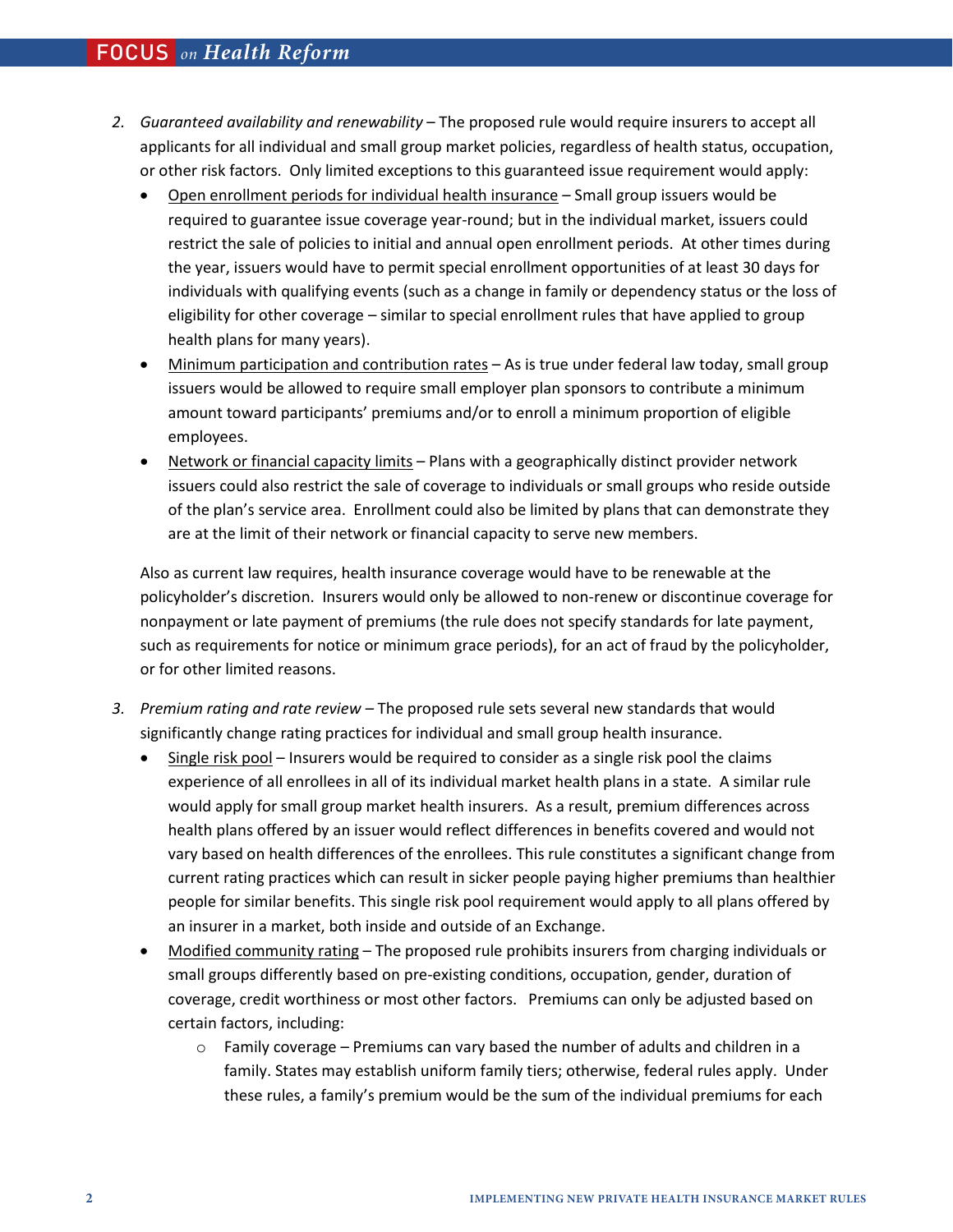adult and each child (up to 3) under age 21 In other words, a family with two adults and three children under age 21 would not pay a higher premium if they had a fourth child. Individual premiums for children 21 and older covered under the policy are added without any limitation.

- o Geography Premiums can be adjusted for the geographic rating area in which the policy is sold. States may establish geographic rating areas, subject to federal standards and approval. The proposed rule requires rating areas must be of an adequate size (for example, no smaller than a metropolitan area) to support pooling of risk.
- $\circ$  Age Premium adjustments are allowed based on age, up to a limit of three-to-one variation for adults age 21 to 64. The proposed rule would require the use of uniform, one-year age bands in the individual and small group markets. Among other things, use of a uniform age curve would simplify calculation of eligibility for premiums subsidies. (Under the ACA, premium tax credit subsidies are tied to the second lowest cost silver plan in an Exchange. If insurers applied different age curves, there could be multiple second-lowest-cost silver-plans in an Exchange, depending on a person's age.) States may require narrower age bands or prohibit age adjustments altogether, as some do today.
- $\circ$  Tobacco use The ACA permits premiums to vary based on tobacco use by a factor up to 1.5. Under the proposed rule – unlike uniform age bands – insurers would be given flexibility to determine how to make this adjustment within the overall limit. The proposed rule provides one permissible example – that insurers could apply a lower tobacco premium surcharge for younger individuals and a higher one for older individuals. Using the example in the proposed rule, a younger smoker might pay a few dollars more each month while the older smoker could be charged hundreds of dollars more each month. Importantly, under the ACA, premium tax credits do not apply to the tobacco surcharge, so it is possible the surcharge could render coverage unaffordable for older tobacco users. People who would have to pay more than 8 percent of family income for coverage are excused from the requirement to have health insurance because the cost is deemed unaffordable under the law. Studies have shown that tobacco use tends to be higher among lower income individuals.<sup>3</sup> The proposed rule does not define tobacco use (for example, what products or the frequency or regularity of tobacco use) and does not specify how insurers would collect and verify information about tobacco use, but requests comment on these questions. Tobacco rating is also permitted in the group market. Under the proposed rule, insurers would not be able to apply tobacco adjustments to small group rating unless tobacco users in the small group were also offered a wellness program that provides an opportunity to avoid paying the full surcharge. (see below) States may also limit further or prohibit tobacco rating adjustments.
- Application of age and tobacco rating factors to group policies For groups, the proposed rule requires allowable rating factors (such as age, tobacco use) to be associated with specific

<sup>&</sup>lt;sup>3</sup> See for example, http://www.ihps.org/pubs/Tobacco\_Rating\_Issue\_Brief\_21June2012.pdf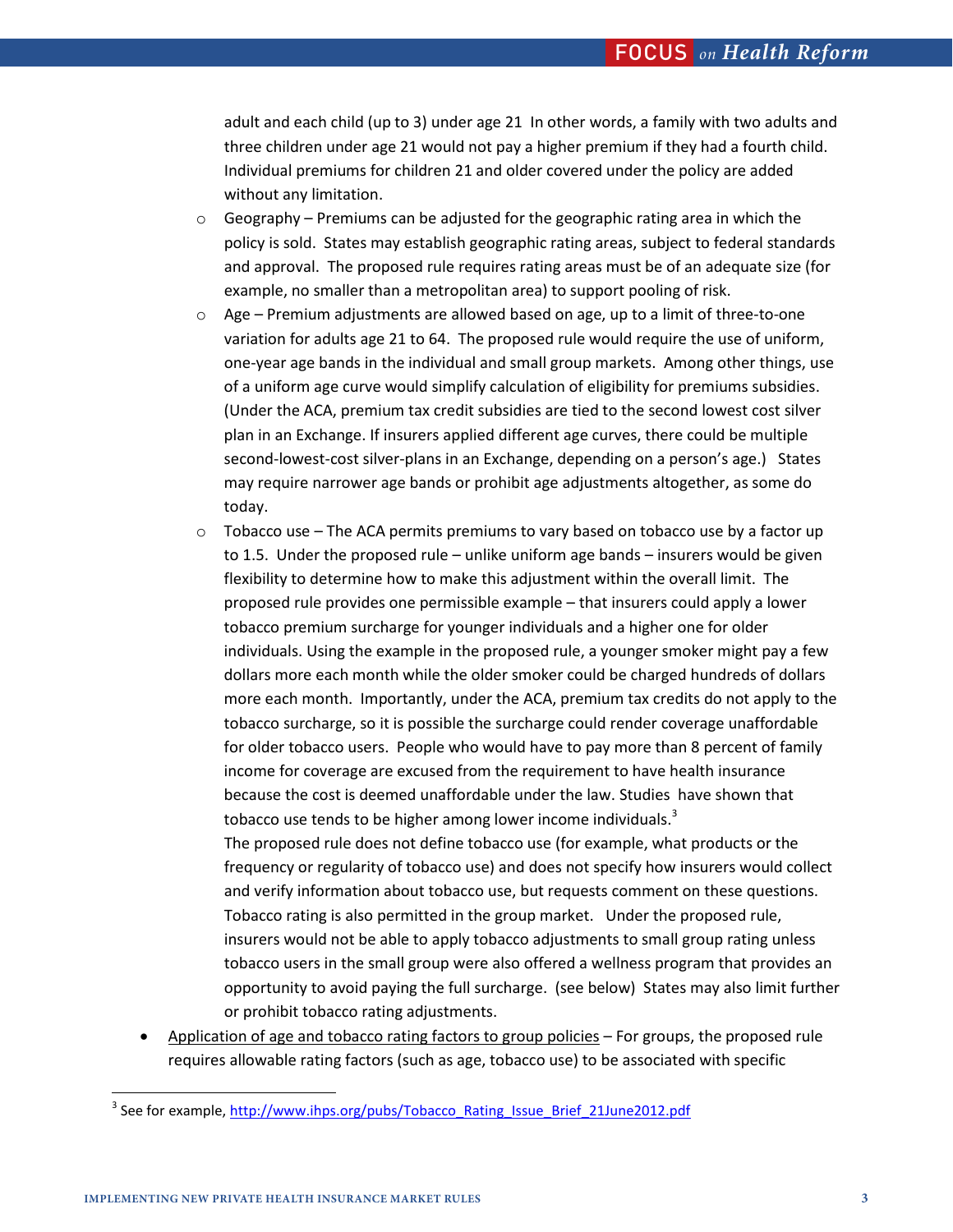employees and dependents. Issuers would be required to calculate per-member rates in order to develop a group premium. As for the amount employers would then contribute to coverage of each group member, the rule explicitly leaves to employers (of all sizes) flexibility to base their contribution either on the per member average, or on each group member's specific factors.

**Essential Health Benefits and Actuarial Value** – Another proposed rule relates to the content of private health insurance coverage, setting standards for covered benefits and cost sharing.

- *1. Essential Health Benefits* The ACA requires all non-grandfathered health plans in the individual and small group market, whether sold in or out of Exchanges, to cover essential health benefits (EHB). The ACA doesn't enumerate EHBs, but specifies 10 categories of EHBs that must be covered:
	- a. Ambulatory patient services
	- b. Emergency services
	- c. Hospitalization
	- d. Maternity and newborn care
	- e. Mental health and substance use disorder services including behavioral health treatment
	- f. Prescription drugs
	- g. Rehabilitative and habilitative services and devices
	- h. Preventive and wellness services and chronic disease management
	- i. Pediatric services, including vision and dental care

The proposed rule relies on benchmark plans to fill in the details of EHB, at least for 2014 and 2015. Under the proposed rule, states would be able to select a benchmark plan from a choice of ten popular (as measured by enrollment) private health plans today. These include the three largest small group health insurance products sold in a state, the three largest state employee health benefit plan options, the three largest federal employee health benefit plan options, or the largest commercial HMO plan sold in a state. If a state doesn't select a benchmark, the default choice will be the largest small group health plan. Any covered benefit under the benchmark plan would automatically be considered an essential health benefit. And any limits on the amount, scope, or duration of coverage under the benchmark plan would also be included in the definition of essential health benefits for that state (for example, if the benchmark plan limits rehabilitative therapies to 20 visits per year). However, separately, the ACA applies mental health parity rules to individual and small group health insurance policies.

In most states the benchmark plan would need to be supplemented because it lacks coverage for at least some EHB categories. For example, many existing private health plans today do not cover pediatric vision or dental benefits; many also do not cover habilitative services. The proposed rule specifies that supplementation is necessary if the benchmark plan does not cover any benefits in a category, and outlines a process for supplementation that generally relies on other benchmark plans.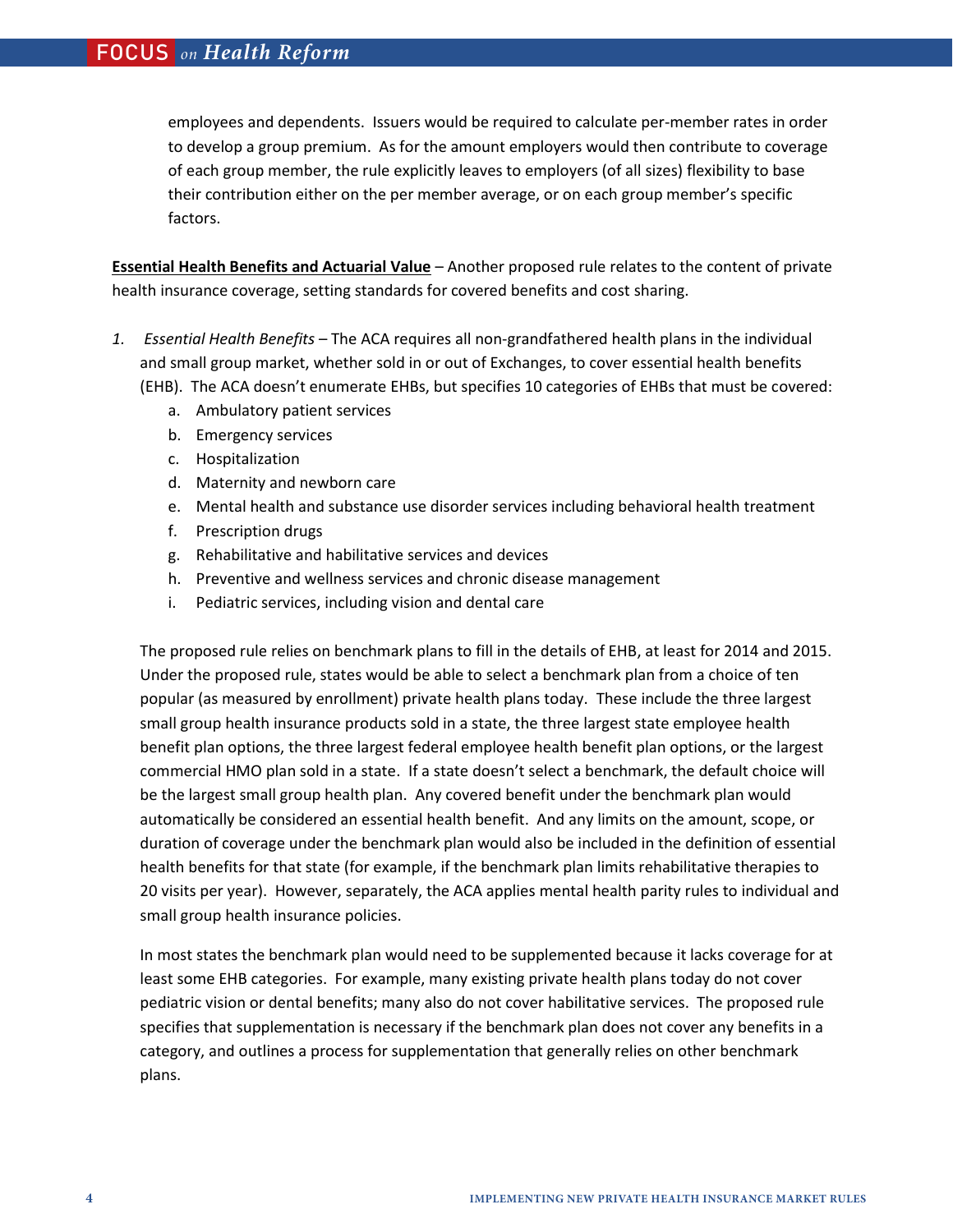Once the benchmark is established, issuers in a state must offer benefits that are substantially equal to the EHB benchmark plan. However, issuers have some flexibility to modify the EHB benchmark plan benefits. Under the proposed rule, within a category of EHB, issuers could substitute benefits or sets of benefits that are actuarially equivalent to those being replaced.<sup>4</sup> Issuers that make such substitutions would be required to submit evidence of actuarial equivalence to the substituted benefits, to the state.

Separate rules apply to coverage for prescription drugs. For each therapeutic category or class of prescription drugs (for example, as defined by the United States Pharmacopeia or USP), health plans must cover the greater of one drug per class or category, or the same number of drugs per class or category as covered by the benchmark plan. Drugs in a class or category must be therapeutically distinct (for example, different doses of the same drug are counted as one drug, as are brand drugs and their generic equivalents.)

Some areas of ambiguity remain regarding how essential benefit rules will work in practice. For example, the proposed rule does not specify how services in the benchmark plan should be assigned to categories, within which insurers can modify and substitute benefits on an actuarially equivalent basis. Certain categories – such as "maternity and newborn care" – are quite specific and selfexplanatory. However, others – such as ambulatory care – are broad and not well defined, leaving questions about which services are included. For instance, would home health or durable medical equipment best be categorized as ambulatory services or rehabilitative services? What category would apply to organ transplants? Also, some plans today cover expensive injectable drugs (such as chemotherapy drugs) as a medical service, not under their drug benefit. Would plans be able to continue to categorize chemotherapy in this way, and if so, follow substitution rules that apply for other medical benefits rather than apply the rules governing drug formularies? If so, plans may be able to apply restrictive limits to these medications. Finally, plans today vary in how they cover supplies used in the management of diabetes, which can easily cost thousands of dollars per year.<sup>5</sup> Depending on the plan, blood glucose test strips and meters, syringes, and lancets may be covered as medical equipment and supplies, or under the prescription drug benefit, or under a separate disease management benefit, or just under broad category of ambulatory medical care and services. If insurers have flexibility to define the content of EHB categories in this way, the limitation on substitution only within categories would be less constraining.

The ACA applies two other general EHB standards to qualified plans. First, plans must not design covered benefits in ways that discriminate against individuals based on age, health status, or related

 $4$  Actuarial equivalence involves measuring the value of a particular health benefit for a standardized population. To offer a simplified example, if a plan covers 20 home health visits per year and home health visits cost \$100 on average, then the home health benefit would cost \$2000 for everyone who uses it fully. If only 1 percent of a standardized population uses 20 home health benefits in a year, then, actuarially, that benefit is worth \$20. If a plan wanted to eliminate coverage for home health visits, it would have to replace it with coverage for another benefit within the same category as home health that is actuarially worth \$10.

<sup>&</sup>lt;sup>5</sup> See http://policvinsights.kff.org/en/2012/august/transparency-and-complexity.aspx.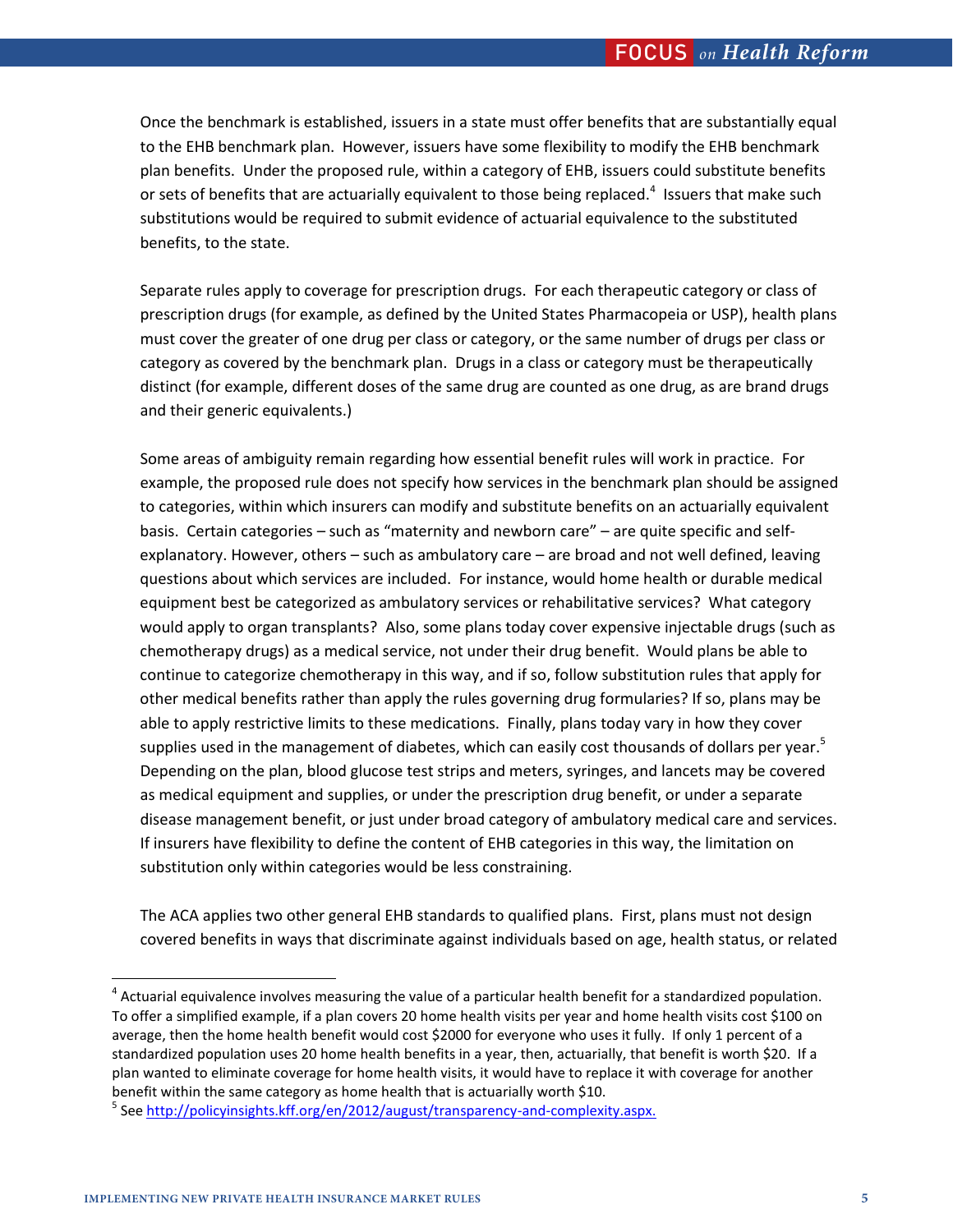factors. Second, plans must ensure an appropriate balance among the categories of EHB so that benefits are not unduly weighted toward any category. These rules apply to states as they select and supplement benchmark plans, as well as to insurers as they modify their own plan designs relative to the benchmark. The proposed rule does not elaborate at length on the definition of "discriminatory" or "balance," although it does specify that plan marketing practices and benefit designs should not have the effect of discouraging the enrollment of individuals with significant health needs. The proposed rule seeks comment on these issues and encourages states to develop programs and procedures to monitor for and correct discriminatory or unbalanced benefit designs.

- *2. Actuarial value -* While all individual and small group health insurance policies must cover the EHB, plans can vary in the level of cost sharing they apply to covered benefits. The ACA requires plans to be designated according to categories, based on their actuarial value (AV), which is a measure of the overall level of cost sharing required under a plan.<sup>6</sup> The AV categories specified in the ACA would reflect whether plans require low, medium, high, or very high levels of cost sharing. These categories, also referred to as metal tiers, are
	- Bronze (for plans with an actuarial value of 60 percent)
	- Silver (actuarial value of 70 percent)
	- Gold (actuarial value of 80 percent)
	- Platinum (actuarial value of 90 percent)

Insurers have flexibility to vary cost sharing features within these overall levels. For example, one insurer might design a bronze plan with an annual deductible of \$4,350, followed by coinsurance of 80 percent, while a different insurer might design its bronze plan with an annual deductible of \$2,750 followed by coinsurance of 70 percent. To standardize calculations of AV as much as possible, the proposed rule requires plans to use a common AV calculator developed by HHS. To the extent plans have cost sharing features that don't fit the parameters of the AV calculator, they are allowed make their own actuarial value calculations certified by an actuary.

The ACA also sets standards for the maximum cost-sharing (such as deductibles, co-pays, and coinsurance) that applies to EHBs provided in network. The annual out-of-pocket maximum for all types of cost sharing cannot exceed that established by the Internal Revenue Service for qualified high deductible health plans. That amount is indexed and updated each year; for 2014 it will be approximately \$6,500 for a self-only policy, and \$13,000 for a non-self-only policy. After the out-ofpocket maximum is reached, the plan must cover services at 100 percent for the remainder of the year. (Note that actuarial values and out-of-pocket limits apply only to in-network cost-sharing. There are no limits on out-of-network cost-sharing.)

In addition, for small group health plans, the ACA provides that deductibles cannot exceed \$2,000 per year per individual. However, the rule notes that it may be difficult to design a bronze plan subject to this limit and the overall out-of-pocket limit, so it permits insurers to exceed the \$2,000 small group policy deductible limit if they cannot reasonably reach an AV tier without doing so.

 <sup>6</sup> For further background on actuarial value, see http://www.kff.org/healthreform/upload/8177.pdf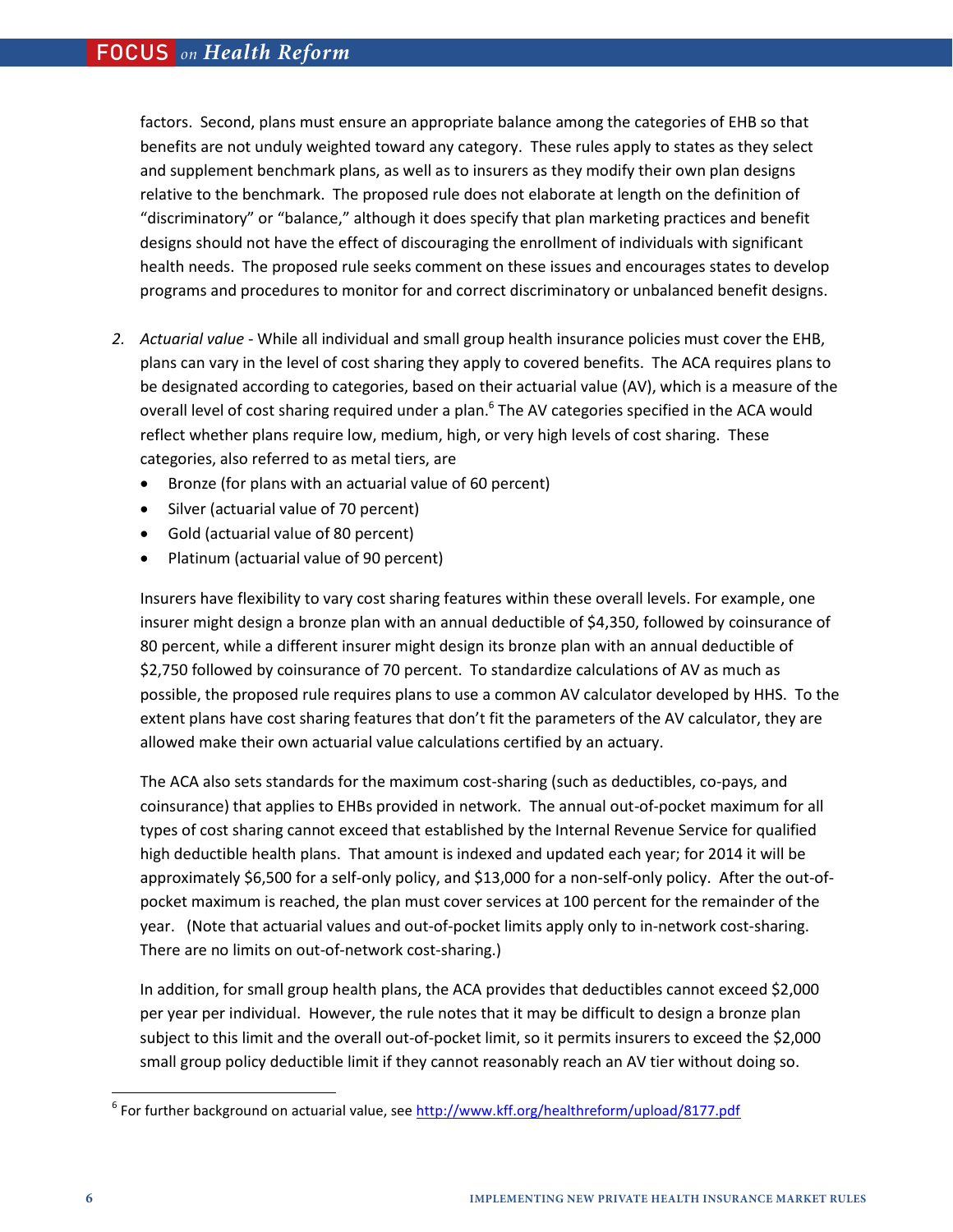Overall, the EHB and AV standards will likely increase what health plans cover today and raise premiums for some policies as a result – especially in the individual market, where policies may impose very high cost sharing (such as annual deductibles of \$10,000 or more) or lack coverage for key benefits such as maternity care, mental health care, rehabilitative services, and prescription drugs. The EHB and AV requirements are also intended to make health insurance more standardized. Standardization reinforces risk spreading by limiting opportunities to attract or discourage enrollees based on benefit design. It also simplifies the process of comparing health plans for consumers.

The proposed rule recognizes that standardization can also limit choice in benefit design and cause some market disruption to the extent new plan standards are very different from what is offered today. The proposed rule seeks to balance these tradeoffs, at least at the outset, by defining EHB in the context of existing benchmark plans that are familiar to many privately insured people today, and by allowing insurers flexibility to modify plan designs within constraints of the overall standards. It remains to be seen how insurers – who may be accustomed to using benefit design as a risk selection tool today – will use flexibility in reformed markets, and whether regulators will be able to monitor and correct such practices starting in 2014.

**Wellness** – Finally, the third proposed rule would amend an earlier, final regulation governing the design and application of wellness programs offered in connection with employer-sponsored group health plans. Wellness programs are intended to provide support and incentives to employees to adopt healthier lifestyles or take other actions to improve health and, by so doing, help to control health care costs. Since the enactment of HIPAA, which established the federal law that employer-sponsored group health plans cannot discriminate against group members based on health status, special exceptions have been permitted for wellness programs that offer discounts on premiums for health benefits, and these exceptions have evolved over time through regulatory and statutory interpretation.

Interim final rules to implement HIPAA, issued in 1997, permitted group health plans to establish premium discounts or rebates or to modify cost sharing under the plan in return for adherence to wellness programs.<sup>7</sup> The 1997 rule made clear that under no circumstances could wellness programs condition receipt of the reward based on health-status-related factors. The 1997 rule noted, for example, that a program that provides premium discounts only to enrollees who can achieve a blood cholesterol count under 200 would be considered to discriminate impermissibly based on a health status-related factor.

In 2006, the Bush Administration reinterpreted the nondiscrimination rule and modified the wellness program exception for group health plans.<sup>8</sup> The 2006 rule recognized two types of wellness programs – those that condition a reward based on an individual's ability to achieve a health-status-related factor,

<sup>7</sup> http://www.gpo.gov/fdsys/pkg/FR-1997-04-08/pdf/97-9124.pdf<br><sup>8</sup> http://www.gpo.gov/fdsys/pkg/FR-2006-12-13/pdf/06-9557.pdf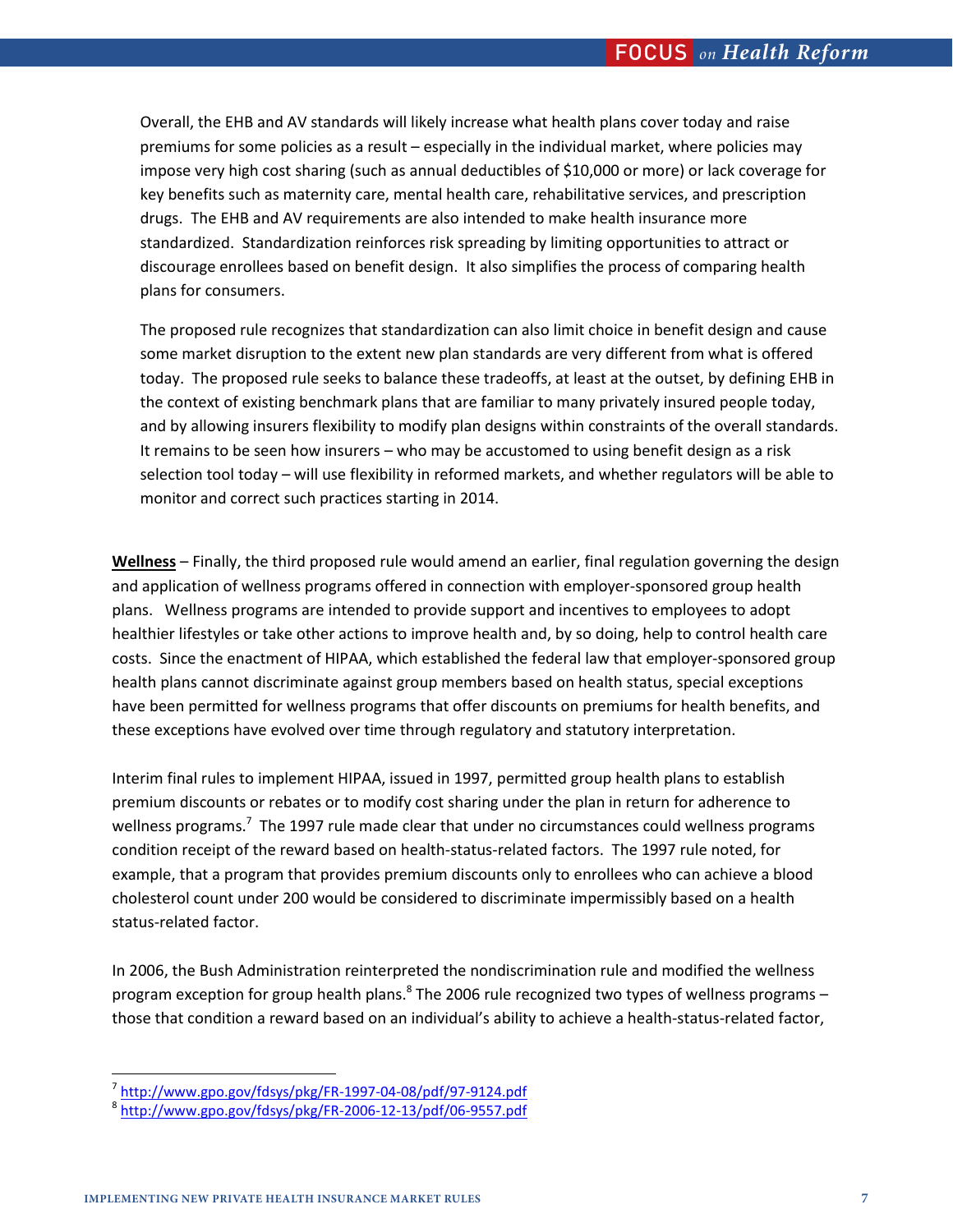and those that do not. Health-factor based wellness programs would not be considered discriminatory if they met 5 standards:

- Reasonably designed The rule defined a reasonably designed program as one that has a reasonable chance to promote health or prevent disease, is not overly burdensome, is not a subterfuge for discrimination based on health status, and is not highly suspect in the method chosen to promote health or prevent disease. The preamble to the 2006 rule stressed that the "reasonably designed" standard was designed to prevent abuse, but otherwise was "intended to be an easy standard to satisfy…There does not need to be a scientific record that the method promotes wellness to satisfy this standard. [It] is intended to allow experimentation in diverse ways of promoting wellness. For example a plan…could satisfy this standard by providing rewards to individual who participated in a course of aromatherapy."
- Limit on the reward The 2006 rule said that under a health-factor based wellness program, the reward can be in the form of a discount or rebate of a premium or contribution, a waiver of all or part of a cost-sharing mechanisms (such as deductibles or copays), the absence of a surcharge, or the value of a benefit that would not otherwise be provided under the plan. The size of the reward could not exceed 20 percent of the entire cost (employer and employee contribution combined) of self-only coverage or, if spouses and children can participate in the program, of family coverage.
- Reasonable alternative standard The 2006 rule required plans to also offer a reasonable alternative standard for obtaining the reward for certain individuals. The alternative standard must be available for individuals for whom it is medically inadvisable or difficult to satisfy the otherwise applicable standard. The rule noted it is permissible for a plan to devise a reasonable alternative standard by lowering the threshold of the existing health-factor-related standard, substituting a different standard, or waiving the standard.
- Opportunity to qualify for the reward Under the rule, individuals had to be given at least one opportunity each year to qualify for the reward.
- Notice All plan materials that describe the terms of the program must also disclose the availability of a reasonable alternative standard.

In addition, the 2006 regulation specified that "Compliance with this section is not determinative of compliance with … any other State or Federal law, such as the Americans with Disabilities Act…" The ADA, for example, limits an employer's ability to even request information from employees about their health status related factors, including outside of a voluntary wellness program.

The Affordable Care Act codified the main features of the 2006 rules, changing one. It said wellness programs that establish incentives or rewards based on health-status-related factors are allowed, as long as they meet at least the five standards outlined in the 2006 regulation. The ACA increased the maximum allowable reward to 30 percent of the plan cost and gave the Secretary authority to increase it further to 50 percent. It also gave the Secretary authority to publish implementing regulations.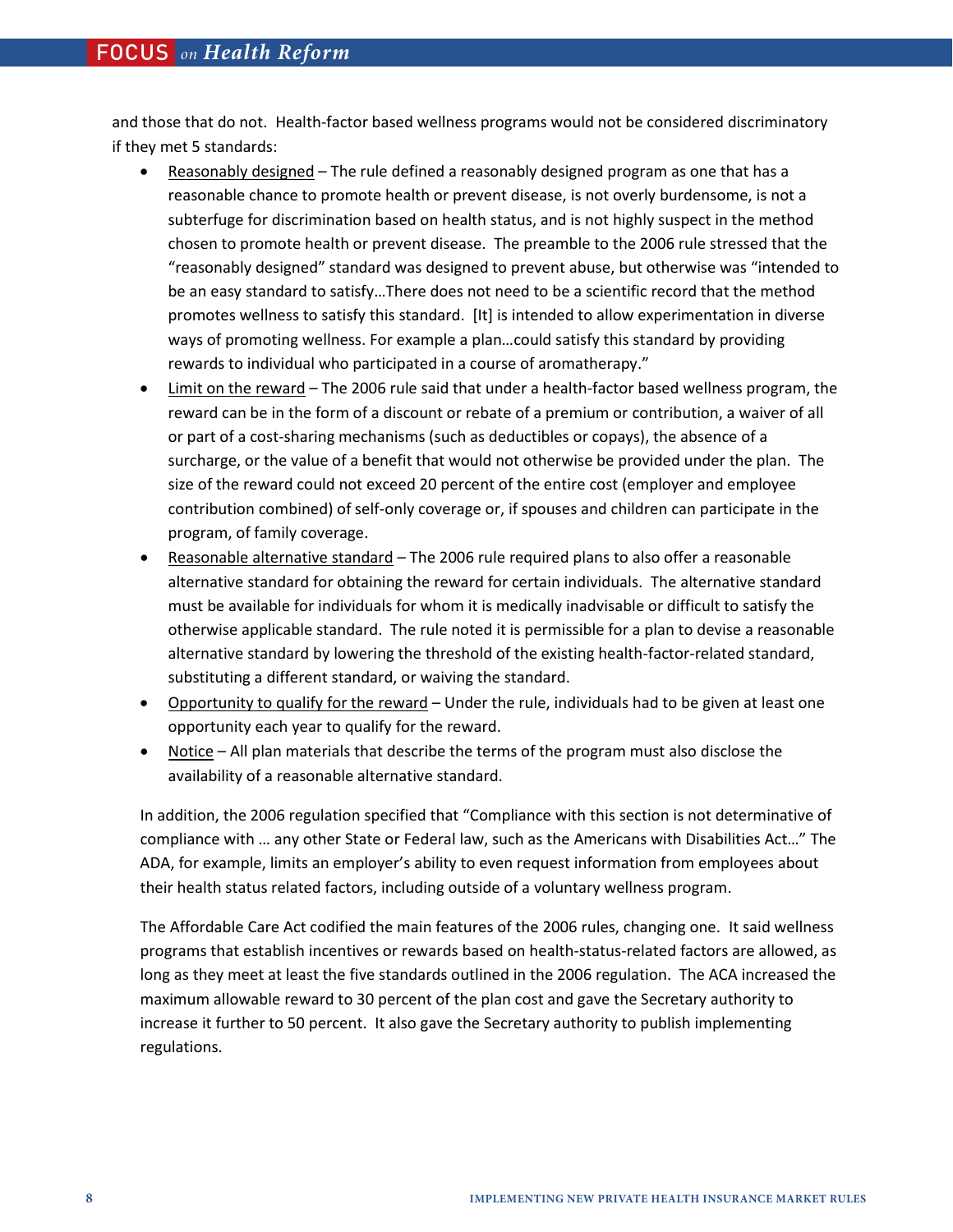The wellness NPRM proposes amendments to the 2006 rule. It maintains a requirement of reasonable design, restating the 2006 language that this requirement is intended to be an easy standard to satisfy. Proposed amendments would change the 2006 standards in the following ways:

- Limit on reward The proposed rule would increase to 30 percent the maximum reward allowable under reasonably designed programs. In addition, to the extent that a wellness program targets tobacco use and assigns at least 20 percentage points of the reward toward that goal, the maximum reward allowable could be 50 percent of plan costs.
- Reasonable alternative standard The proposed rule makes several changes in this standard. First, it requires that all individuals who cannot satisfy the initial standard must be offered a reasonable alternative means to qualify for the reward. Employers have flexibility to design the reasonable alternative means; however, if the alternative involves a class or program that charges a membership fee, the employer must pay that fee. In addition, an individual's physician has the final say on whether it is medically inadvisable for that person to satisfy the initial or alternative standard, and if so, a medically appropriate standard for that person must be offered or the standard must be waived.

The proposed rule offers illustrations of programs that would be considered reasonably designed. Under one example, the wellness program might offer a reward to any employee whose blood cholesterol level is under 200, but offer to anyone who fails that standard an alternative way to earn the reward by simply participating in a walking program three times a week, regardless of whether this results in actually lowering cholesterol levels. Whether other program designs would be considered reasonable is not so clearly spelled out or illustrated.

Allowing variation in health insurance premium contributions, cost sharing or benefits based on health status as an incentive to promote wellness, by definition, involves tradeoffs. On the one hand, if such programs effectively promote wellness and prevent disease, they could help limit overall health care spending and promote affordability of coverage. On the other hand, to the extent such programs make it more expensive for individuals with health problems to participate in group health plan benefits, they might also undermine risk pooling and promote loss of coverage for some individuals with poorer health status. $^{9}$ 

The KFF employer health benefits survey finds that while most employers offering health benefits today also offer wellness programs (for example, subsidizing gym memberships or providing smoking cessation classes), only 14 percent have adopted wellness incentives that involve health insurance premium or cost-sharing discounts for individuals who pass certain health standards. However, starting in 2014, other changes in the small group health insurance market could also change the context in which employers and insurers make decisions about wellness incentives. For example,

<sup>&</sup>lt;sup>9</sup> One program marketed to small employers notes that health plan savings can be realized, in part, because some employees will choose to leave the plan. See

http://www.benicompadvantage.com/index.php?option=com\_content&view=article&id=16:employerfaqs&catid=4:resources-a-tools&Itemid=20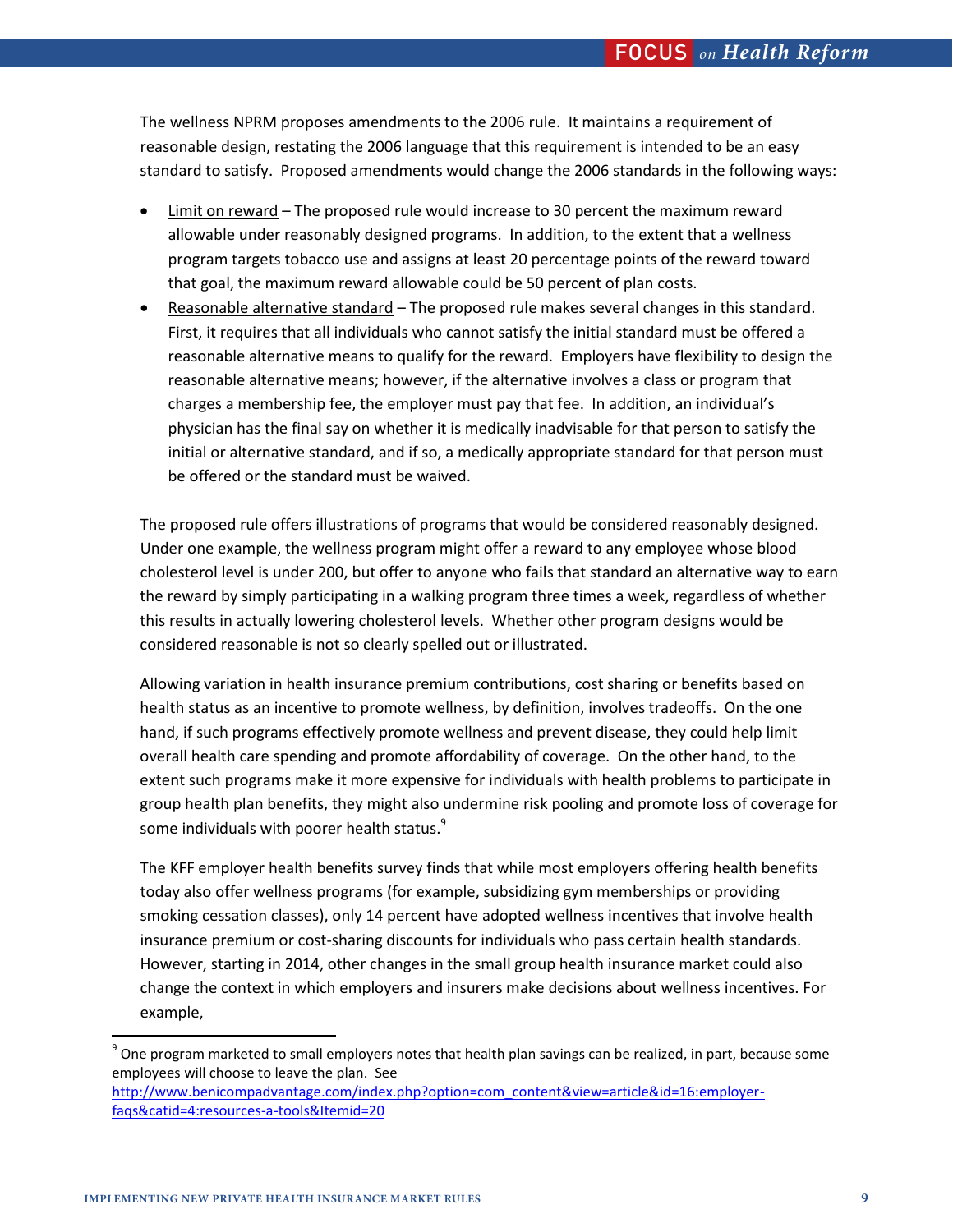- Under the proposed rule, wellness programs would be allowed to condition rewards/penalties based on biometric measures, including blood glucose levels. As a result, under some plans, individuals with diabetes or pre-diabetes could have to pay thousands of dollars more per year to enroll in coverage. What practical opportunity insurers or plan sponsors may have to discourage enrollment of people with diabetes is not entirely clear. The NPRM notes that a reasonably designed program cannot be a subterfuge for discrimination based on health status, but it does not define "subterfuge" or specify standards or examples that would define or help identify impermissible program designs.
- Older workers potentially could face more costly wellness incentives. The market reform NPRM allows employers to assign to each worker their underlying cost of coverage, adjusted by age and tobacco use. That rule also permits flexibility for tobacco adjustments to vary by age (e.g., a 10 percent tobacco surcharge might apply for younger individuals but a 50 percent surcharge for older individuals.) The wellness NPRM doesn't specify whether or not employers and insurers could also vary wellness rewards and incentives by age.
- How wellness programs would interact with the employer responsibility provisions of the ACA has yet to be specified. The ACA requires that large employers must offer affordable health benefits; when an employee's contribution for coverage exceeds 9.5% of her income she can seek subsidized coverage in the Exchange and, if she does, her employer can be liable to pay a tax penalty. How will premium surcharges resulting from wellness programs be considered in determining the affordability of employer-sponsored coverage? Taking them into account might deter employers from adopting wellness programs with premium-based incentives as large as the ACA allows. Not taking them into account, though, could allow employers to set premium contributions that are less affordable for sicker employees without triggering tax penalties.
- Also yet to be spelled out is how wellness programs would interact with ACA standards for the actuarial value and minimum value of group health plans. The wellness NPRM allows deductibles and other cost sharing to vary by up to 50 percent of total plan cost, which could amount to thousands of dollars for an individual. Under the ACA, however, the annual per person deductible under small group health plans may not exceed \$2000. The ACA also limits total cost sharing for an individual in a year to roughly \$6500 in 2014. Could wellness programs result in some group plan participants facing cost sharing above these limits? The ACA also sets actuarial value standards for plans which, essentially, measure plan cost sharing. Large employer plans are required to offer a minimum value (MV) of 60 percent. Would the AV or MV standard for a plan be evaluated taking into account wellness incentives, or without regard to them?

Finally, it is not clear how employer-sponsored wellness programs authorized under ERISA may be treated under other federal laws, such as the Americans with Disabilities Act (ADA.) The ADA, for example, prohibits employers from collecting health information about employees except under limited circumstances. One exception is when information is collected as part of a voluntary wellness program. Would wellness programs authorized under the ACA be considered voluntary under the ADA? The NPRM notes that the wellness program reward can take the form of the absence of a surcharge. In such programs, all employees could be considered to be auto enrolled in